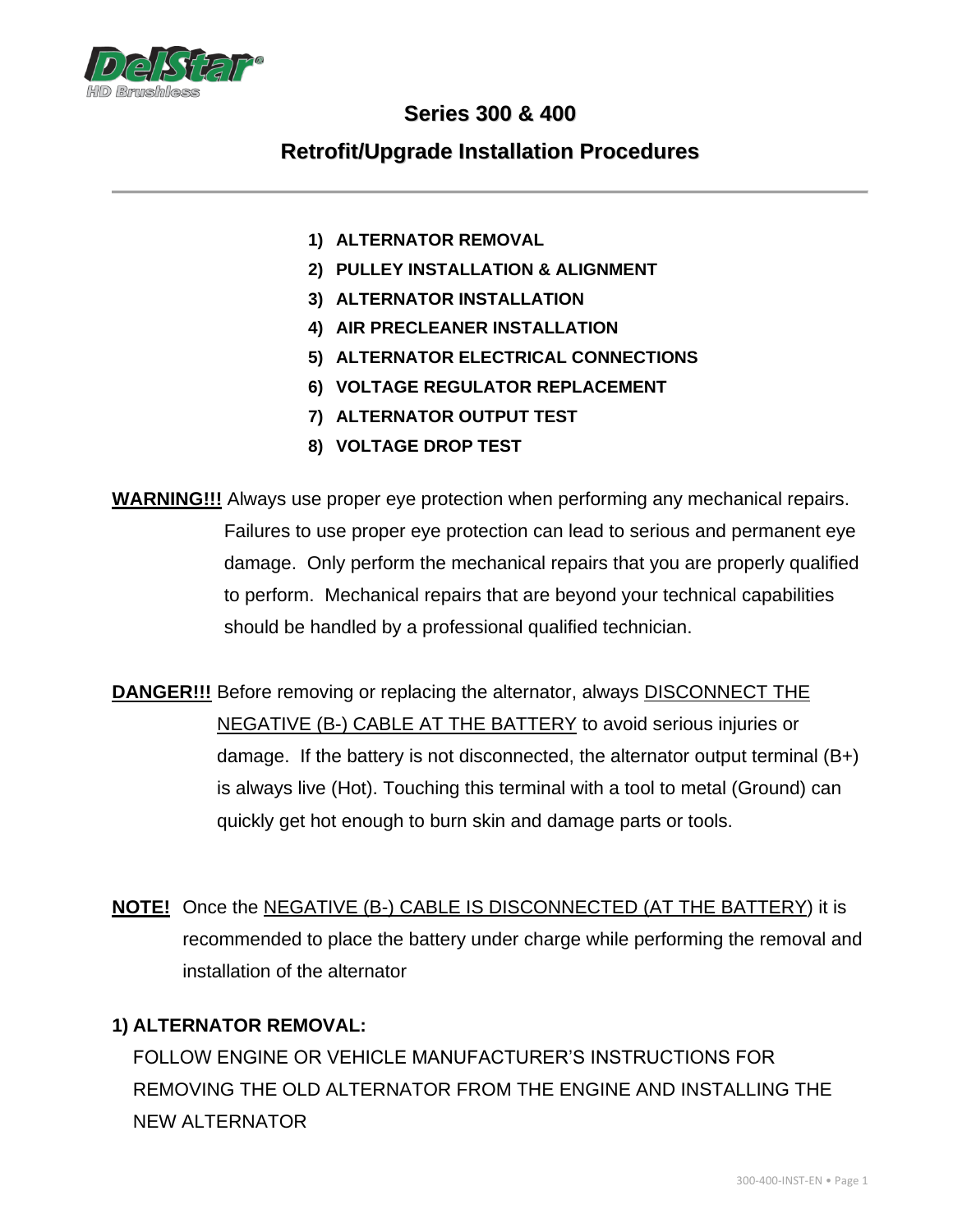**NOTE!** Before disconnecting any electrical connections use the provided label ID pkg. **# 4900-3000**, to TAG and IDENTIFY all wires and cables as illustrated in **FIG. 1**. Wire connected to RELAY use label "AC" for identification.





- a) Disconnect all electrical connections from the existing alternator.
- **NOTE!** When replacing an oil cooled 50DN or 50DN+ alternator, remove all oil lines between the alternator and engine. Plug oil lines outlets with proper tubing or pipe caps, or ask your distributor for an "Oil Line Cap Kit" **# 4900-5000**.
- b) Remove alternator drive belt.
- c) Remove 4 alternator mounting bolts.
- **CAUTION!** With the use of a hoist and with caution to prevent personal injury, remove the alternator from the engine.
- **2) PULLEY INSTALLATION & ALIGNMENT: FIG. 2**
	- a) To prevent misalignment, should the old pulley be reused, mark pulley (face) before it is removed from the old alternator. See **FIG. 2**.
	- b) Replace pulley if damaged or worn.



**NOTE!** It is recommended not to use pulleys with a diameter smaller than 76mm/ 3.0" as pulley ratio may over speed the (alternator) rotor RPM limits.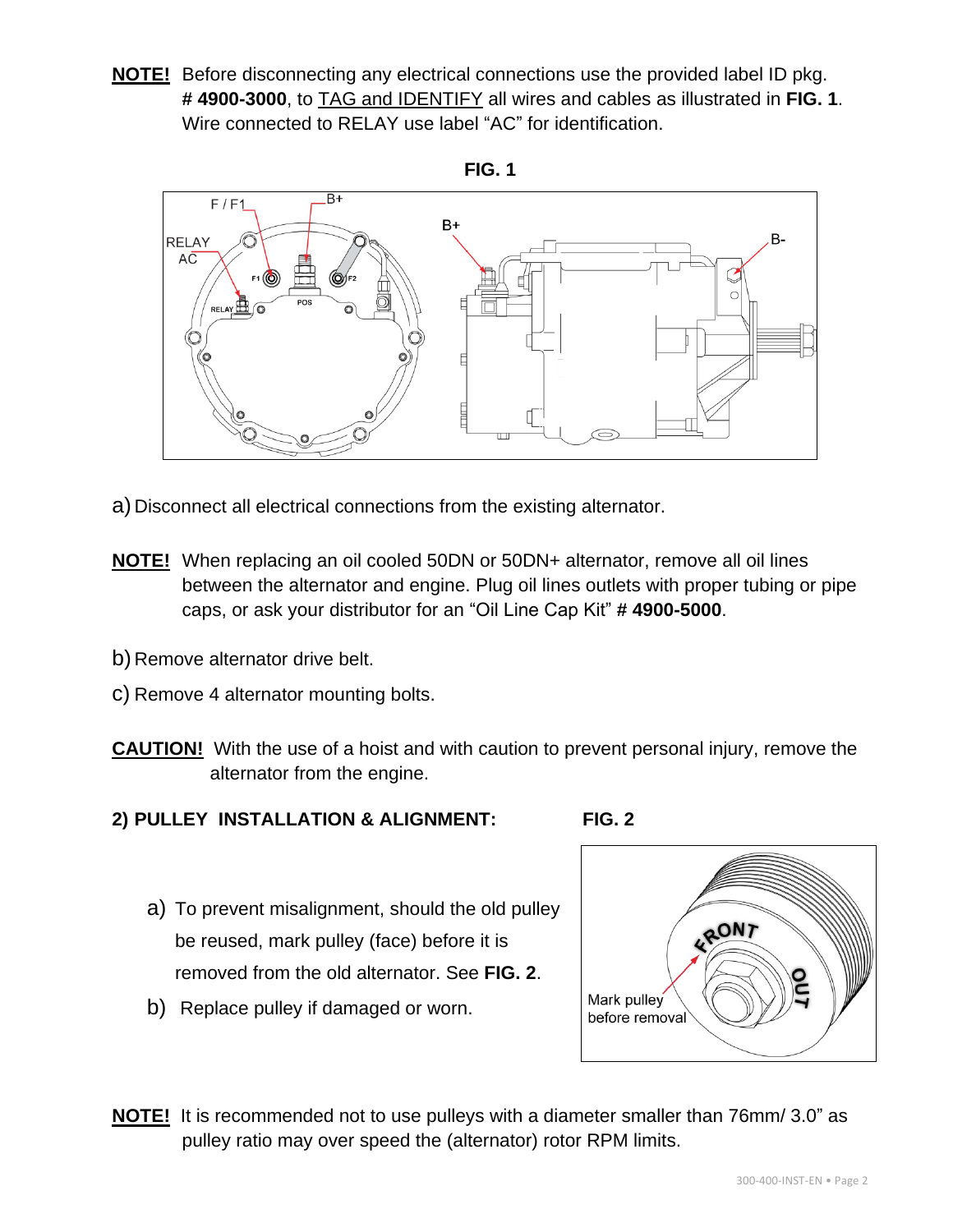300 & 400 Series alternators are shipped with a label ID Pkg. **# 4900-3000**, Mounting Hardware Pkg. **# 84100-3010**, One maintenance free Air Precleaner **# 4800-2101** and Pulley Nut Pkg. **# 4900-2100**.

Nut, disc-spring washer & plastic shaft collar, are tightened on the rotor shaft to prevent an axial rotor movement and protect it from possible damage in transportation.

- c) Remove nut, disc-spring washer and discard the plastic collar.
- d) To ensure pulley alignment, install pulley with the marked or markings **"Front/Out"** as illustrated in **FIG.3.**

![](_page_2_Figure_4.jpeg)

Pulley should slide freely, by hand onto shaft. DO NOT USE HAMMER.

e) Install disc-spring washer only as illustrated in **FIG. 3**.

Torque the pulley nut to 265-290 Nm / 195-215 ft-lb

#### **3) ALTERNATOR INSTALLATION:**

- **CAUTION!** Use caution to prevent personal injury. Use a hoist and carefully place the alternator on the mounting bracket.
- **NOTE!** Ensure the two dowel pins on the alternator mounting bracket are seated in the alignment slot of the alternator front bracket. See **FIG. 3**.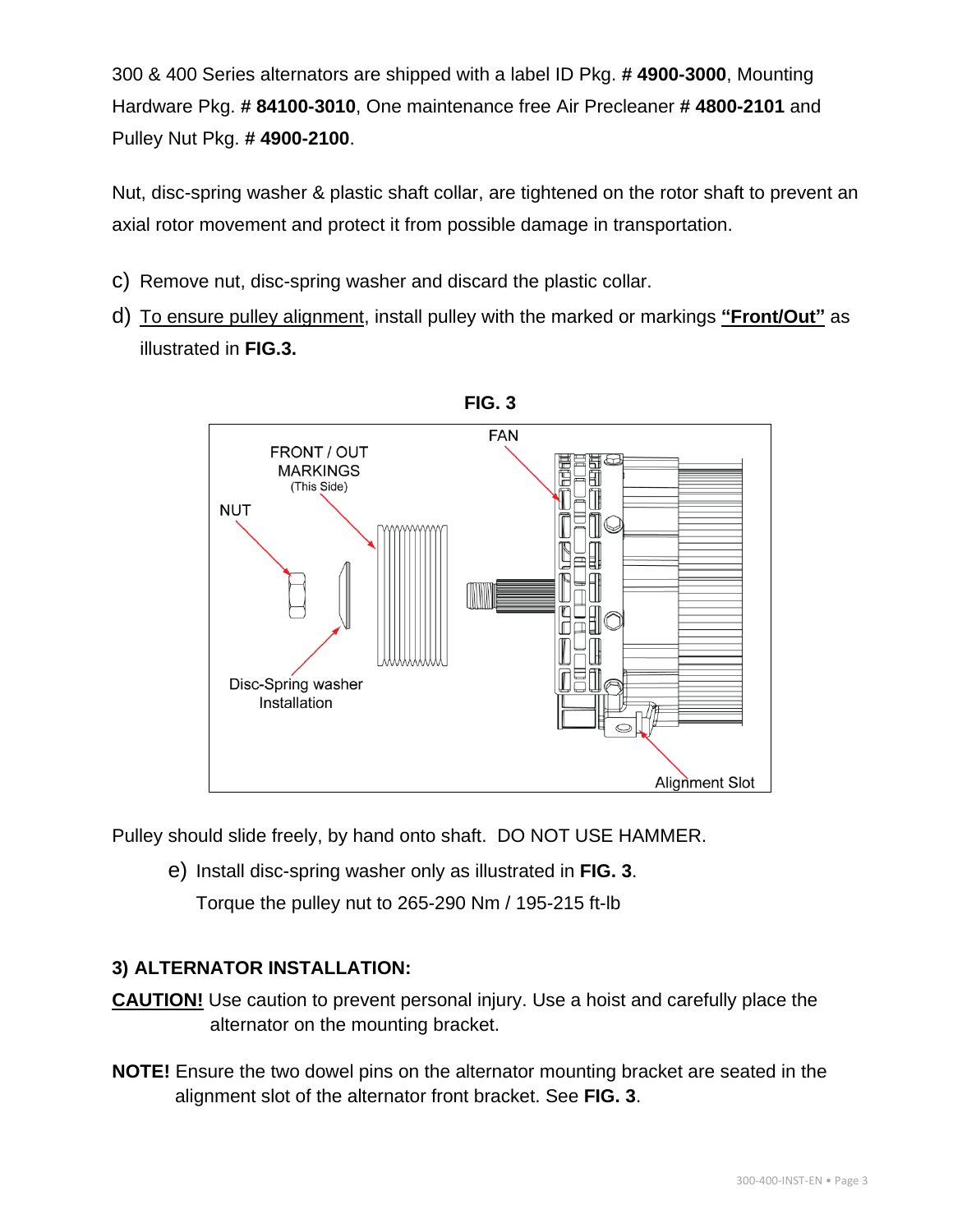Secure alternator to the mounting bracket using the Mounting Hardware Pkg. provided (four 1/2-13 x 1.250 in. bolts & lock washers).

Mounting bolts should go 0.7 to 1.0 in. / 18 to 25 mm into alternator mounting pads. Torque mounting bolts to 88Nm / 65 ft-lbs.

#### **4) AIR PRECLEANER INSTALLATION**

#### **300 & 400 Series alternators with 76mm / 3" diameter Air Intake Cover**

**NOTE!** The Air Precleaner supplied is designed to operate in temperatures of up to 93C / 200ºF. Applications with ambient temperatures greater than 93ºC / 200ºF, a 3" fresh air intake hose duct must be installed to the alternator back cover.

## **CAUTION ! AIR PRECLEANER MUST BE REPLACED EVERY 12 MONTHS, TO AVOID PREMATURE ALTERNATOR FAILURE.**

- a) Install the Air Precleaner supplied, onto alternator back cover placing the (precleaner) ejection slots downwards @ 6:00 or connect the fresh air intake hose.
- b) Hold Air Precleaner against cover and torque hose clamp screw 4.0-4.5 Nm / 35-40 inlbs. as illustrated in **FIG. 4**.

#### **400 Series alternators with 100mm / 4" diameter Air Intake Cover**

c) Install a fresh air intake duct hose on the alternator back cover.

Air Duct Hose specifications:

- 100 mm / 4 in. diameter.
- Total length should not exceed 4 m. / 13 ft.
- Should not have more than two 90º bends.
- **CAUTION !** If a filter or air precleaner is used, consult the manufacturer for air flow restriction.

Replace the alternator drive belt if damaged or worn.

Install belt following engine manufacturer instruction.

Verify the drive belt is properly aligned with poly-V grooves.

Belt wrap: 180 degree nominal. Less belt wrap requires more belt tension.

#### **Please refer to belt manufacturer for drive belt tension guidelines**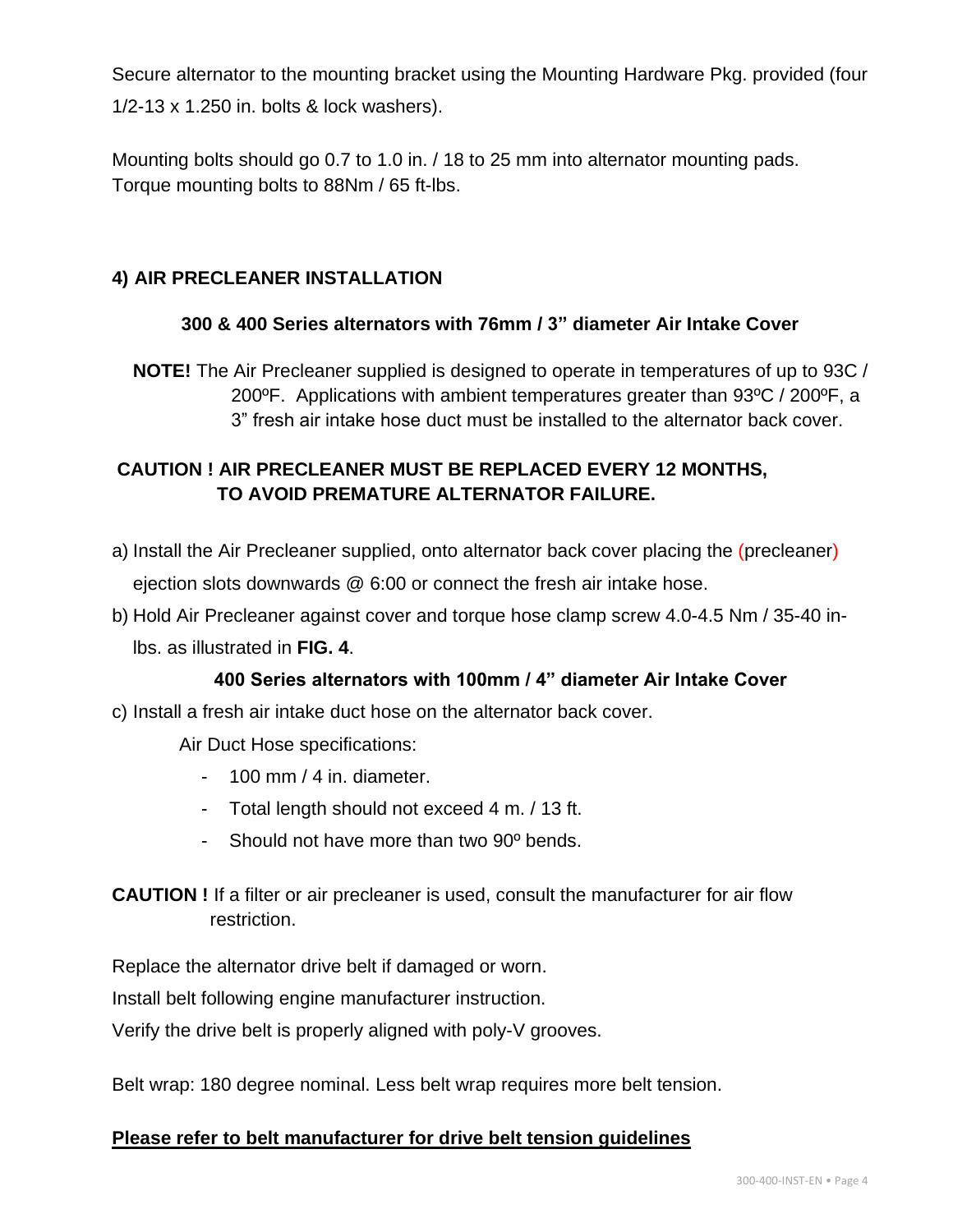**WARNING!!!**Low or High belt tension causes premature bearings failure. Low belt tension causes belt to slip, pulley and bearings will overheat, resulting in bearing failure. High belt tension increases bearings fatigue and again will result in premature bearings failure. Please contact drive belt manufacturer for belt tension specifications and or instructions.

#### **5) ALTERNATOR ELECTRICAL CONNECTIONS:**

- **NOTE!** Clean all terminals, replace corroded or bad connectors. Replace wires and cables with damaged insulation or broken wires strand.
- **WARNING!**!! Cables or wires should not rest over the air precleaner, as vibration will cause premature failure. Redirect all cables and wires away from air precleaner.
	- a) Connect tagged B+ and B- cables, to the corresponding new alternator terminals and torque to 22.5-25.0 Nm / 200-220 in-lbs. See **FIG.4.**
	- b) Connect tagged F and AC (Relay) wires to the corresponding new alternator terminals and torque to 4.0-4.5 Nm / 35-40 in-lbs. See **FIG.4**.

![](_page_4_Figure_6.jpeg)

![](_page_4_Figure_7.jpeg)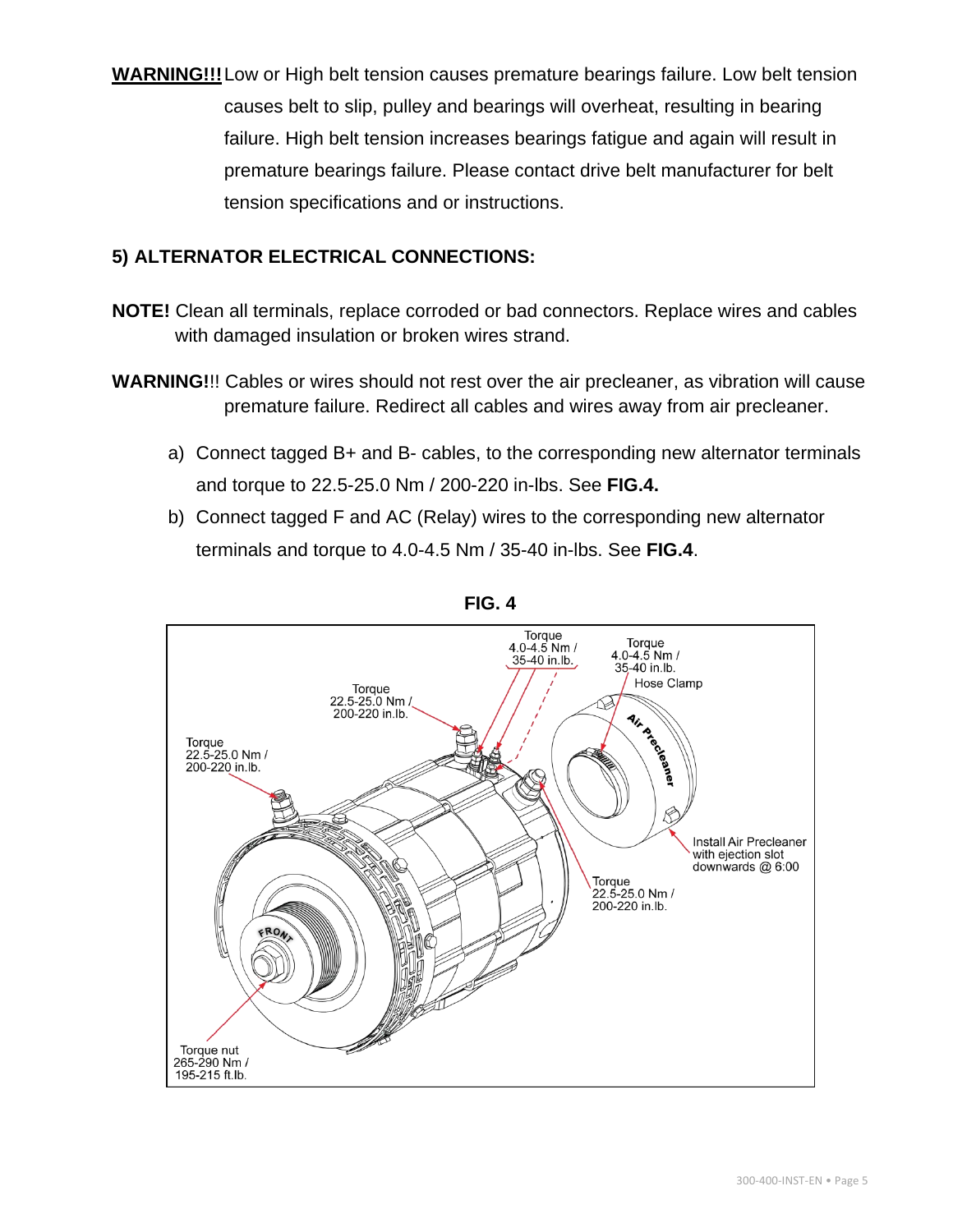#### 6) **VOLTAGE REGULATOR REPLACEMENT:**

VR-300 type voltage regulators are firewall mounted.

- **NOTE!** FIG. 5 is a typical wiring diagram; the actual vehicle electrical schematic may not have Ignition and/or Sense wires connected.
- a) From left to right label the wires starting with Ground, Field, Battery, (see **NOTE!**) Ignition and or Sense wires may not be present
- b) Remove and install the new VR-300 regulator following the installation instruction.
- c) Connect wires in the corresponding position and torque to: 1.6-2.0 Nm / 14-18 in-lbs.

Voltage regulators **# 3500-50251** are factory-set @ 28.0 Volts, but are adjustable,

therefore can be adjusted to your desired voltage setting.

![](_page_5_Figure_8.jpeg)

**FIG. 5 (typical wiring diagram)**

#### 7) **ALTERNATOR OUTPUT TEST:**

**NOTE!** Test must be performed with fully charged batteries.

- a) Verify batteries are fully charged (24.5-25.5 Volts). Disconnect battery charger.
- b) Re-connect battery B- cable and start engine.
- c) Turn on all vehicle loads and measure voltage at the alternator output B+ terminal. Voltage reading should be between 27.6-28.5 dependent on (remote) Voltage Regulator set point.